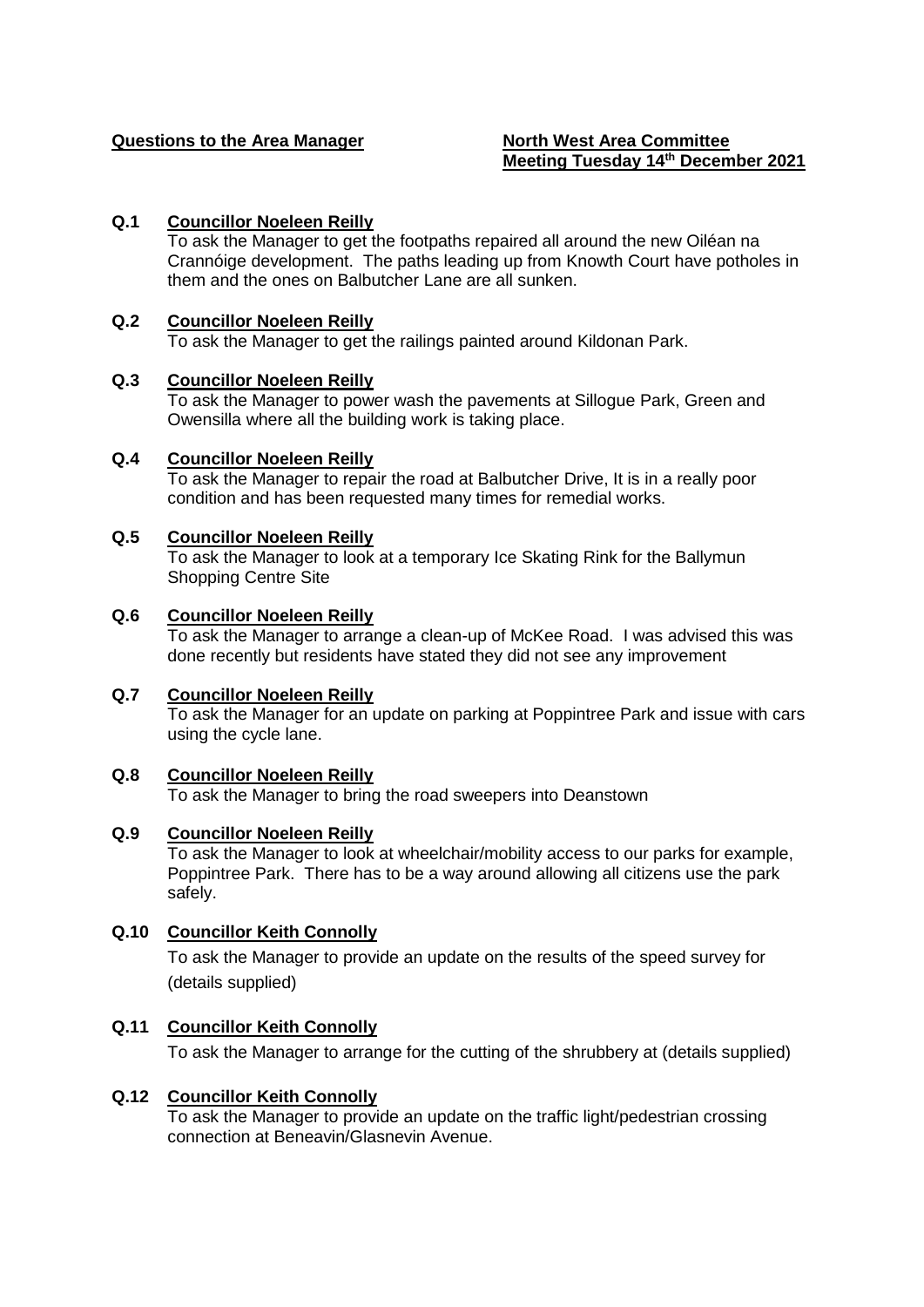# **Q.13 Councillor Keith Connolly**

To ask the Manager to arrange for the repair of the pavement outside (details supplied)

# **Q.14 Councillor Keith Connolly**

To ask the Manager to arrange for the repair of the pathway outside (details supplied)

# **Q.15 Councillor Keith Connolly**

To ask the Manager to provide an update on the repair of the carpark surface at (details supplied)

#### **Q.16 Councillor Keith Connolly**

To ask the Manager to provide an update on the repair of the car park surface at (details supplied)

#### **Q.17 Councillor Keith Connolly**

To ask the Manager to examine a neighbourhood traffic scheme for (details supplied)

#### **Q.18 Councillor Keith Connolly**

To ask the Manager to arrange for the cutting of the hedging/ shrubbery at Scribblestown Lane.

#### **Q.19 Councillor Keith Connolly**

To ask the Manager to examine the possibility of a new public waste bin at (details supplied)

#### **Q.20 Councillor Keith Connolly**

To ask the Manager to again review the traffic light sequencing at the 5 arm junction and Jamestown Road/ Sycamore in Finglas Village.

#### **Q.21 Councillor Briege MacOscar**

To ask the Manager to inspect and repair the section of footpath at (details supplied) as it consists of tarmac/gravel which has crumbled and is in poor condition.

#### **Q.22 Councillor Briege MacOscar**

To ask the Manager to review the traffic light sequence at the 5 arm junction in Finglas village. Currently east west traffic is experiencing long delays in the village.

#### **Q.23 Councillor Briege MacOscar**

To ask the Manager to replace the bin which was recently removed from outside Daybreak on Jamestown Road.

#### **Q.24 Councillor Briege MacOscar**

To ask the Manager to provide additional bins on the northern end of Jamestown Road near the roundabout.

#### **Q.25 Councillor Briege MacOscar**

To ask the Manager to repair the pothole outside 14/16 Ballygall Avenue which was listed for repair some months ago.

#### **Q.26 Councillor Anthony Connaghan**

To ask the Manager to arrange for the trees in, (details supplied) be cut back. Between no's 25 and 46, where some may already be listed for pruning but there are two or three in particular (outside no's 46 and 26) which are bending over in strong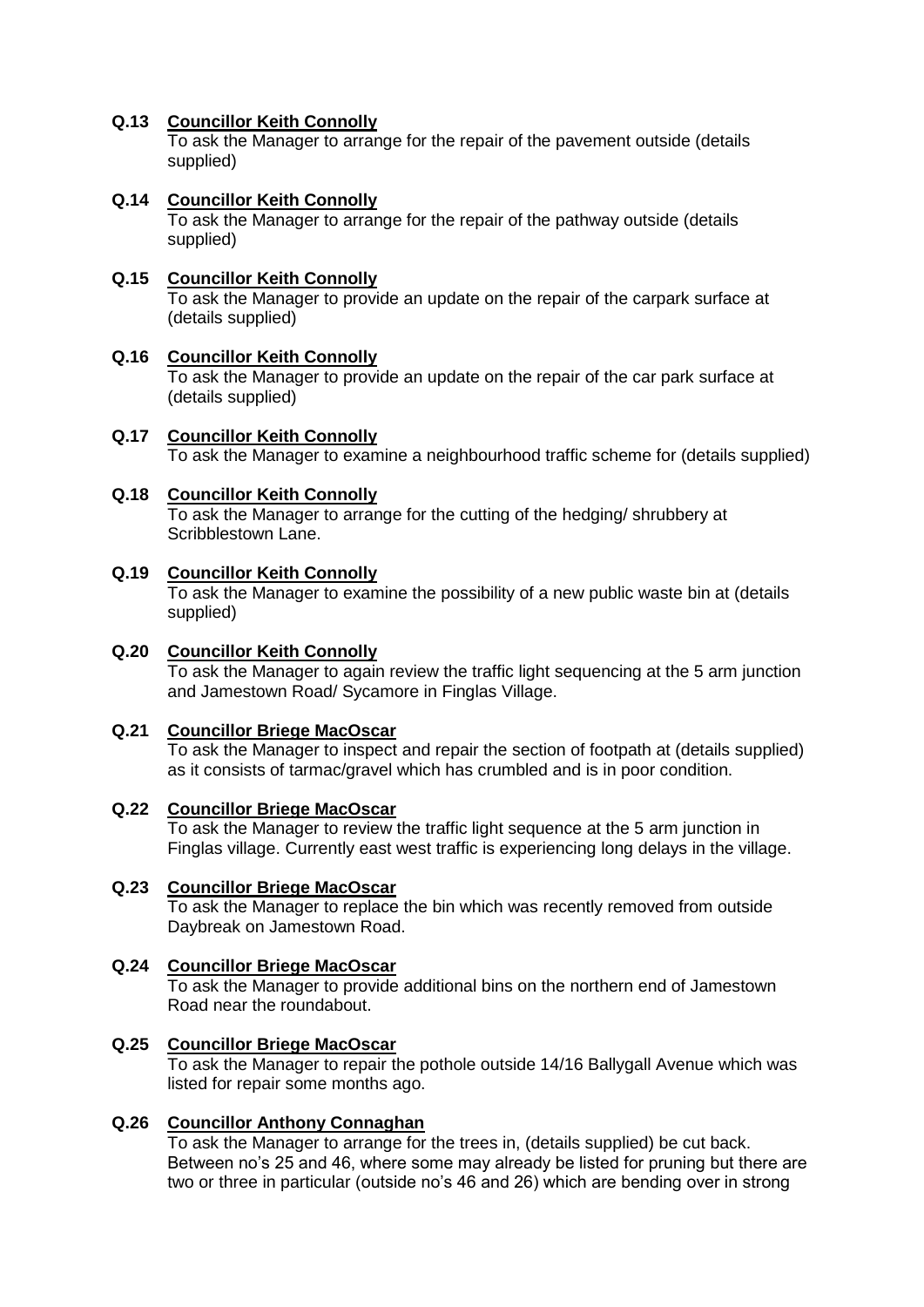winds almost hitting cars and into the gardens, depending which way the wind is blowing. Some of the branches on most of the trees in this cul de sac are quite low and hitting people in the face.

# **Q.27 Councillor Anthony Connaghan**

To ask the Manager for a maintenance call to (details supplied) where the tenant has reported faulty radiators in the bathroom and bedroom. Tenant also reports that a vent was to be put in as well as a new back door.

# **Q.28 Councillor Anthony Connaghan**

To ask the Manager to arrange for an inspection of (details supplied) as the tenant has reported damp/condensation issues. Can the Manager say whether wrap around Insulation will assist this issue and can a date be given as to when this might be carried out on this address.

# **Q.29 Councillor Anthony Connaghan**

To ask the Manager to arrange for the damage caused by the leak in the roof to (details supplied) be repaired or if this is an insurance issue can the claim form be sent to this address. Also, there is a window handle which needs to be repaired.

# **Q.30 Councillor Anthony Connaghan**

To ask the Manager to arrange for the gutters at (details supplied) be repaired. The tenant has reported that the issue is going on for some time now.

#### **Q.31 Councillor Anthony Connaghan**

To ask the Manager for an inspection of (details supplied) where the tenant reports that the manhole is constantly getting blocked out the back garden. There has been suggestions that a tree might be the issue. Can a camera be utilised to inspect and find cause of problem.

# **Q.32 Councillor Anthony Connaghan**

To ask the Manager for works to be carried out on the windows and doors of (details supplied) please. I first raised this issue last summer but the tenant has been reporting it for several years and had been told on numerous occasions that she needed new windows and doors.

#### **Q.33 Councillor Anthony Connaghan**

To ask the Manager to arrange for the shed in the back garden of (details supplied) be inspected for asbestos. The shed has been there since the tenant moved in and a tradesman recently looked at it and said it had to be checked for asbestos. Could the following issues also be resolved which have already been logged but not yet completed:

- 1. The seal to be done in the bathroom
- 2. Once the seal is done the ceiling in the kitchen is to be re-plastered (there was a very bad leak)
- 3. Then the smoke alarm needs to be re-connected

#### **Q.34 Councillor Anthony Connaghan**

To ask the Manager provide an update on the request for the path repairs outside (details supplied) where the tree roots have lifted the paving and it is very dangerous for pedestrians.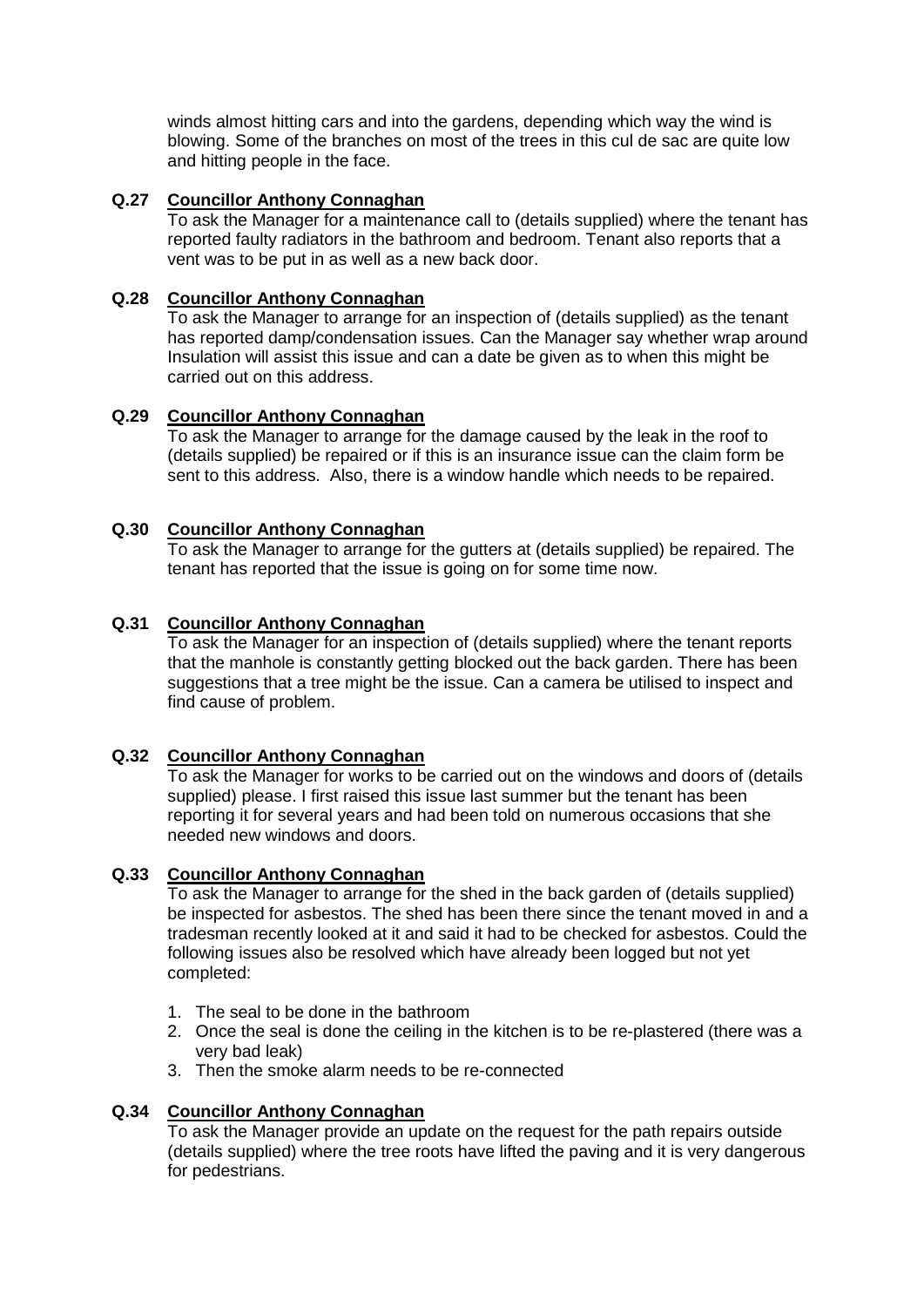# **Q.35 Councillor Anthony Connaghan**

To ask the Manager to arrange for the removal of tents etc. in (details supplied) these tents aren't being used by homeless people and as far as I am aware are in regular use by drug addicts.

# **Q.36 Councillor Caroline Conroy**

To ask the Manager can the big electric pole on the corner of St. Pappins Road and Ballymun Road be painted. It is rusting and the paint is flaking off and it looks unsightly. Locals are carrying out cleaning around the area and this doesn't look great.

# **Q.37 Councillor Caroline Conroy**

To ask the Manager can Jamestown Road get a clean-up, and could DCC approach the businesses to look after their sites as well. As there is a lot of footfall and traffic on this road it creates a poor image of the area. It upsets the locals who are live and carry out regular clean ups of the area.

# **Q.38 Councillor Caroline Conroy**

To ask the Manager can wire be put around new trees especially in Tolka Park. These new trees are being damaged by dogs. The wire would protect them at this vulnerable stage of growth.

# **Q.39 Councillor Caroline Conroy**

To ask the Manager can the drains on St. Pappins Road be cleared especially near the junction of Ballymun Road. They seem to be blocked with leaves.

#### **Q.40 Councillor Caroline Conroy**

To ask the Manager can the two unused telephone boxes be removed from the shops at Ballymun Road, they are always broken.

#### **Q.41 Councillor Caroline Conroy**

To ask the Manager can St. Pappins Road both sides, Hillcrest and Ballymun Road on St. Michaels House side up to Lady of Victories School please be cleaned by the truck sweeper as these areas have been cleaned by locals and Tidy Towns and this would help remove the muck stuck to the sides.

#### **Q.42 Councillor Caroline Conroy**

To ask the Manager can the wildflower section on the big green at Stormanstown be trimmed down for the winter.

# **Q.43 Councillor Caroline Conroy**

To ask the Manager can Wadelai green have a small wildflower patch on their green.

#### **Q.44 Councillor Caroline Conroy**

To ask the Manager can the seating area around the sign at the Finglas Shopping Centre be replaced. The current solution is worn out and unsightly.

#### **Q.45 Councillor Caroline Conroy**

To ask the Manager can new bins be put in place near St. Kevin's Boys School on Ballygall Road East.